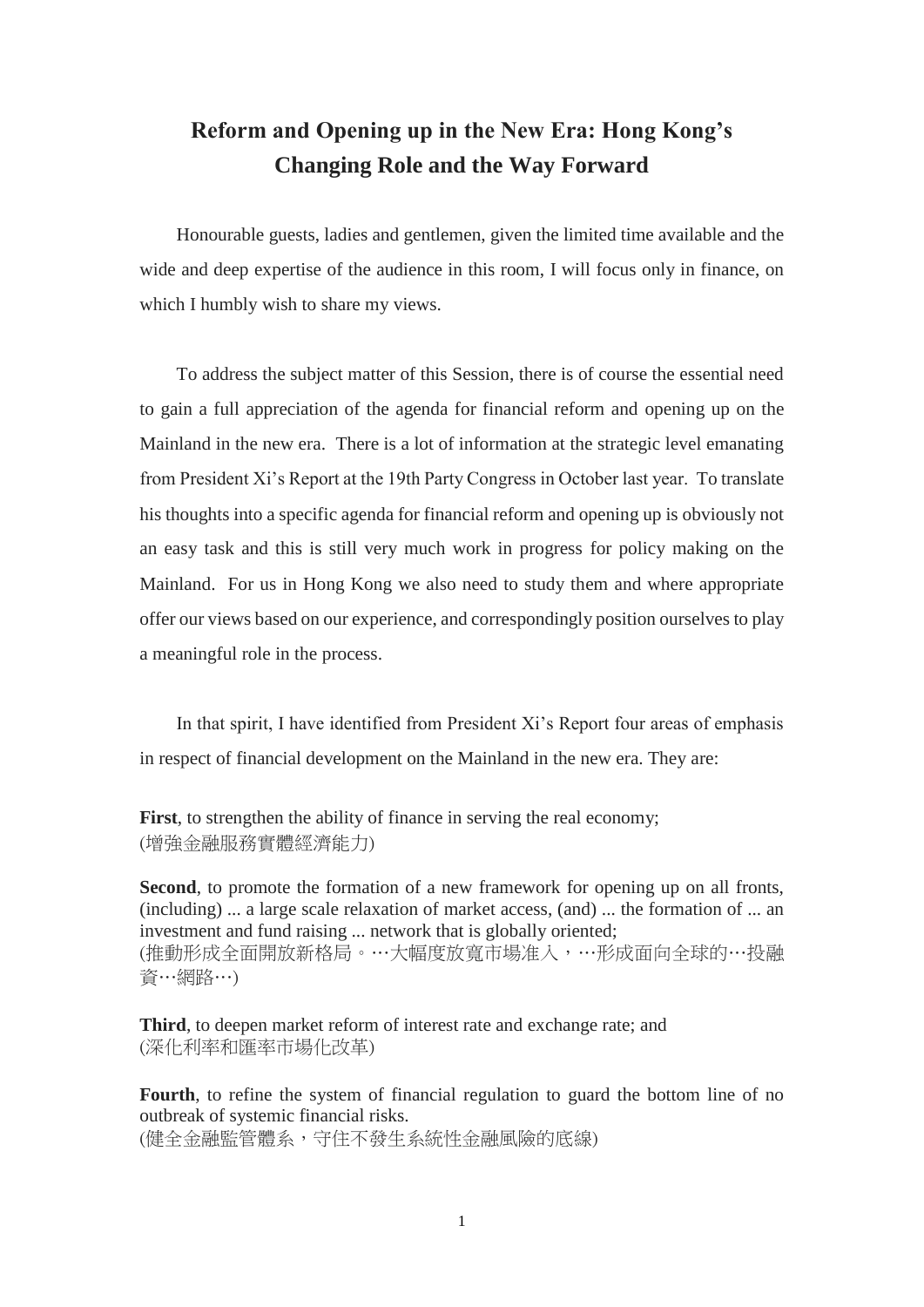Having regard to these emphases on the Mainland, I have correspondingly identified for Hong Kong our own four enphases in financial development in the new era.

**First** is to reinforce the sustainable culture in finance of serving the economy through satisfying the needs of different users of financial services and, importantly, putting their interests, which collectively is very much in line with the public interest, on top of the private interests of financial intermediaries in profit maximization.

Finance is about the mobilization of money from those who have it to those in need of it, for whatever purposes, whether it is for production, investment or consumption. A financial system that is effective in the mobilization of money is thus essential for economic growth and development. In many developed jurisdictions, this fundamental purpose of finance has been very much ignored or taken for granted. Instead, there has developed a self-serving culture in finance, taking advantage of the strong political influence acquired through being in a position to determine where money comes and goes in the economy. The fact that Wall Street wields strong political power and makes enormous profit, paid for by users of financial services, is clear evidence of this self-serving culture. This self-serving culture is of course problematic and is the root cause of the debilitating international financial crises experienced in the last quarter of a century.

As an international financial centre and a jurisdiction with a reputation for respecting market freedom, Hong Kong constantly faces a dilemma in financial development. On the one hand, we would like to welcome financial institutions operating globally and embrace financial innovation. On the other hand, we are also concerned about the self-serving culture that these institutions represent, which may undermine financial stability and the interests of the many international users of financial services that we serve. Harnessing financial potency is a difficult task indeed. But we must strive to do better, if we aspire to be a meaningful international financial centre that plays a pivotal role in financial intermediation between the Mainland of China and the rest of the world.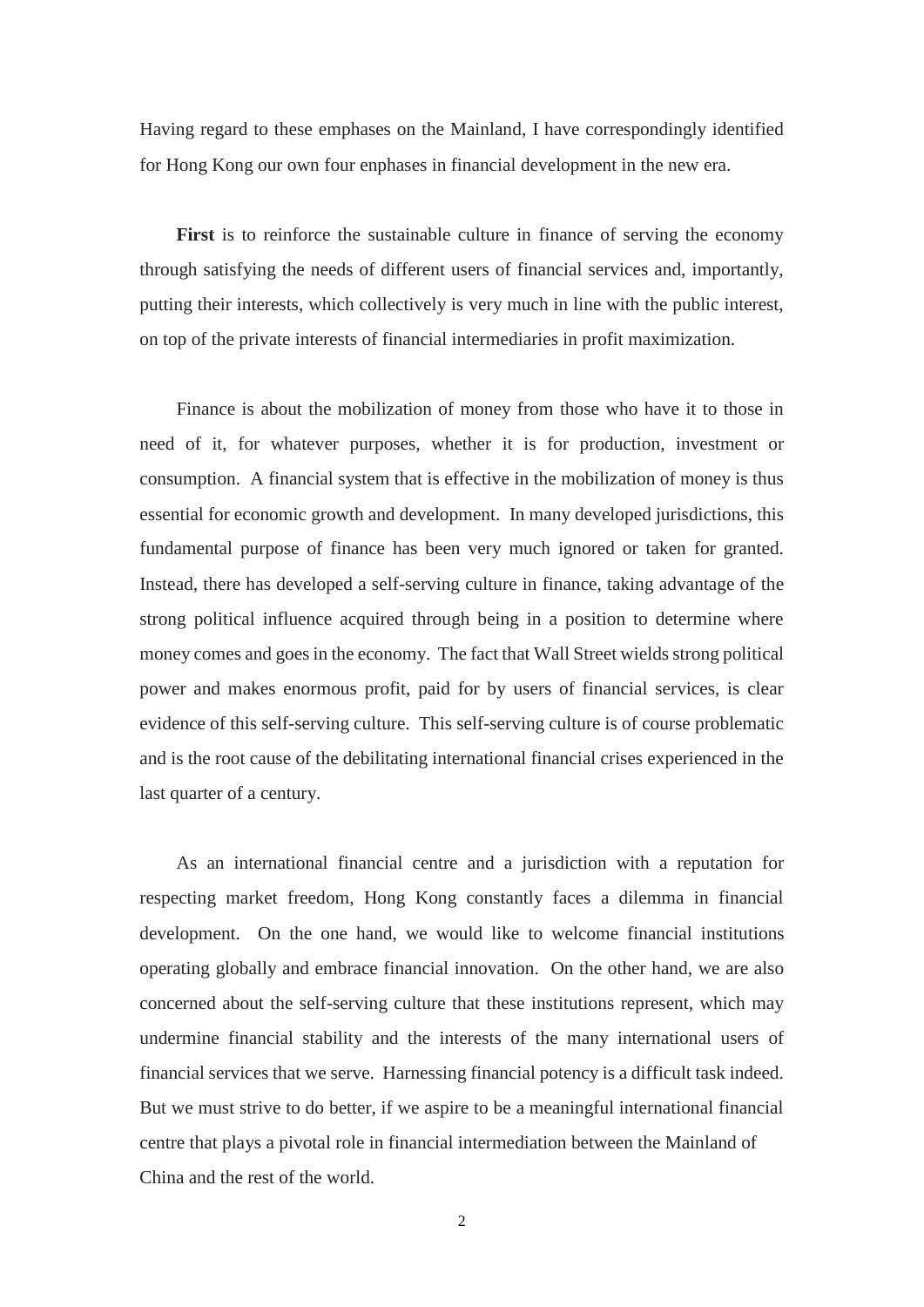Specifically, our financial authorities should be proactive in understanding and questioning the rationale behind the great variety of business models adopted by financial intermediaries, particularly those at the cutting edge of finance, and be prepared to veto self-serving activities. They should also recognize that they have the ultimate responsibility over the financial infrastructure, as indeed the government has responsibility over the physical infrastructure. For example, there is a need to ensure that operators of platforms for the transaction of risk assets, particularly those that are privately run, perform their roles in a manner that is undoubtedly oriented towards achieving the purpose of their existence, which is to provide liquidity and reliable price discovery in the secondary market in order to facilitate mobilization of money through the primary market, rather than profit maximization. I am glad that our HKEx passes this muster with flying colours. The fact that Hong Kong is the largest IPO centre in the world in five out of the last nine years (hopefully soon it will be six out of the last ten years) speaks for itself. But we must obviously not be complacent. In this and other areas of finance we should constantly question and satisfy ourselves that the economy is well served. For example, should the bread-and-butter banking business of deposittaking and lending be subject to a regulatory framework designed principally for the Wall Street type of investment banking activities? Or should the mobilization of money within the non-bank sector be made safer and more efficient through introducing an independent, real-time payment platform, instead of providing a linkage for the great variety of bank-specific retail payment mechanisms, by limiting exposure to hacking risk to what is in the wallet rather than what is in the bank account?

My **second** area of emphasis for Hong Kong in financial development in the new era concerns the need further to strengthen the capability of Hong Kong in facilitating financial transactions involving the use of, or denominated in, the RMB. When first raising the need for Hong Kong to develop such capability with the People's Bank of China back in 2000, I took the view, correctly I hope, that for Hong Kong meaningfully to be an international financial centre, in accordance with article 109 of the Basic Law, we must be in a position to handle efficiently financial transactions denominated in the currency of (then soon to be and now is) the second largest economy in the world, which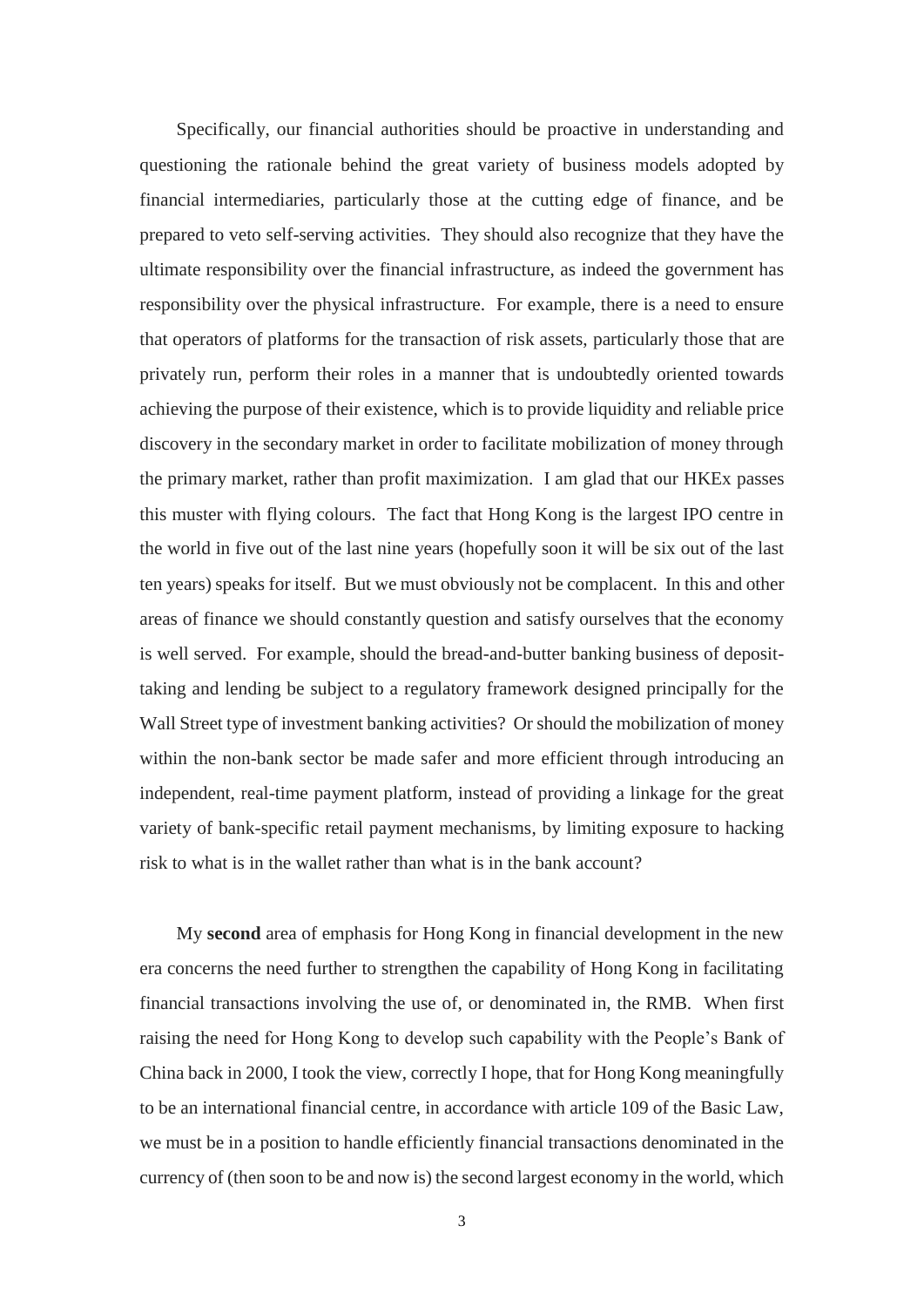is also the currency of our country. The fact that we have our own currency under "one country, two systems" does not mean that the Hong Kong dollar should necessarily be the preferred currency for international financial transactions conducted in Hong Kong. Indeed, I have said many times since that it would be unrealistic for the Hong Kong dollar to play a meaningful role as the medium of transaction in international financial activities conducted in Hong Kong between the Mainland and the rest of the world. In the fullness of time, and this may not be so far off as to be ignored, the currency risk and the implications for monetary and financial stability of large capital flows in and out of our currency for an economy of seven million people may become matters of concern on different fronts. We therefore need to be prepared; and an obvious response is more proactively to promote the greater use of the RMB in the relevant international financial transactions conducted in Hong Kong, rather than to wait for the materialization of those concerns to trigger a relative shift in currency denomination, which may not be a benign process.

My **third** area of emphasis is the related one concerning the development of the RMB off-shore market and the internationalization of the RMB. Germane to this area of emphasis for finance in Hong Kong is of course the convertibility model adopted on the Mainland for the RMB. As an observer, my view is that free convertibility of the type characterized by the currencies of the developed economies is, perhaps for the foreseeable future, unsuitable for the RMB. The risk to exchange rate stability is high and difficult to manage, and there is genuine doubt on the ability of the foreign exchange market to discover a price, in other words an exchange rate, that reflects the basic economic fundamentals or that facilitates the necessary economic adjustments to redress any external imbalance. One just have to look at the behavior of the exchange rates of emerging market currencies in Asia in 1997-98 to appreciate how disorderly the foreign exchange market can be and how damaging it can be to the domestic economy. China must, therefore, retain the ability to deny convertibility to capital account transactions of doubtful utility in serving the economy or of an entirely speculative nature. China must ensure that it continues to be in a position confidently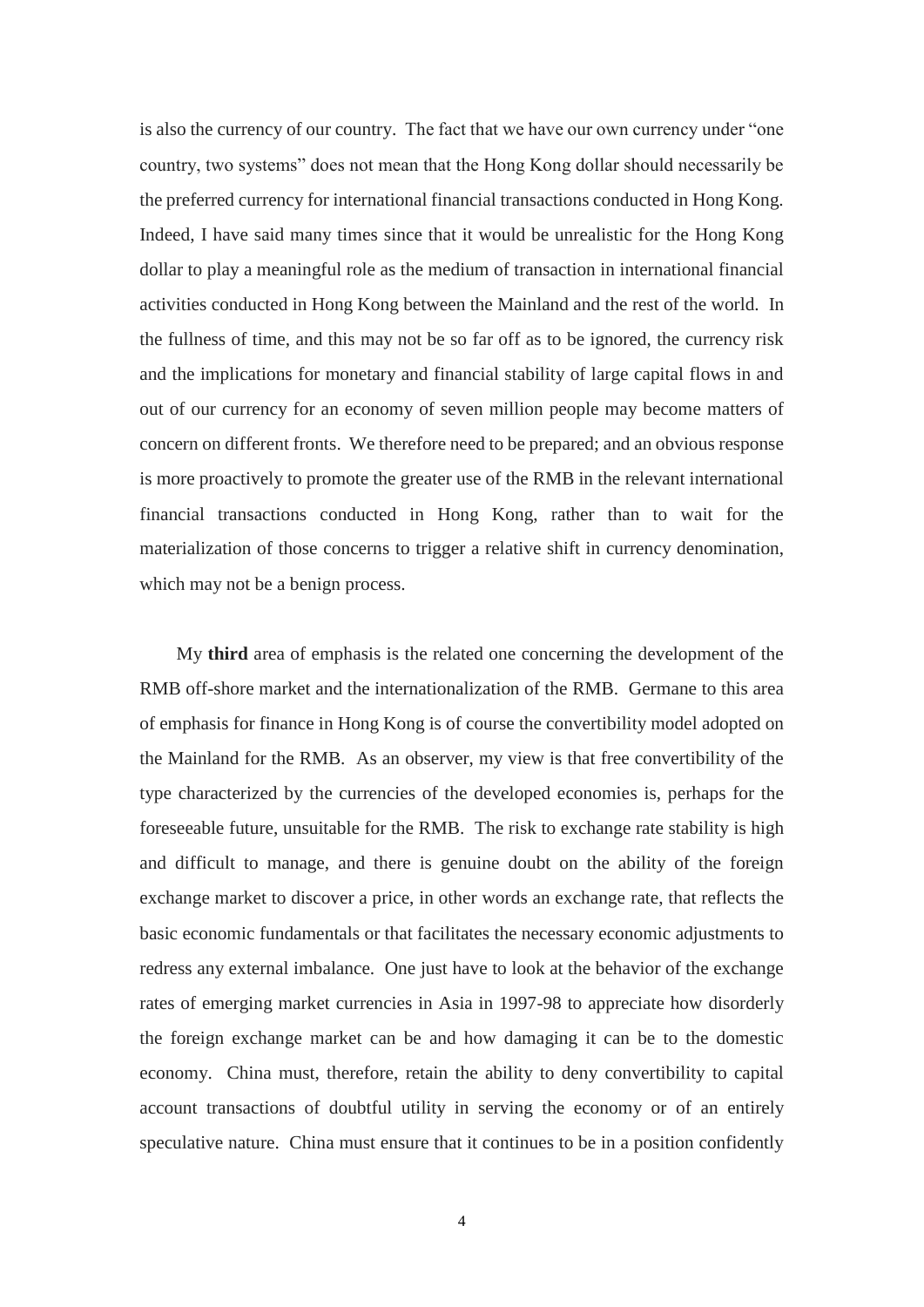to maintain monetary and financial stability in the new era, notwithstanding unfair and politically motivated accusations of exchange rate manipulation.

Under this safe convertibility model, the RMB offshore market will continue to serve the rest of the world in their increasing demands for the RMB, as China gains relative economic weight in the global economy. I am glad that the off-shore RMB market in Hong Kong (the CNH market), which started in 2004 with a real time gross settlement payment system (subsequently introduced in 2006), has largely been functioning well. This is notwithstanding the occasional and temporary deviations in the RMB exchange rate and interest rates in our off-shore market from those in the onshore market, due to differential shifts of sentiment in the two markets. Further, notwithstanding competition from other centres also allowed to operate off-shore RMB settlement systems, the market in Hong Kong now is where adequate RMB liquidity can be found off-shore. We need obviously to build on that enviable position, through enriching the availability of financial instruments to serve the needs of different legitimate users, remembering always that the objective is to facilitate and promote the greater use of the RMB off-shore, in other words, the orderly internationalization of the RMB, which also helps to diversify currency and credit risks assumed by the Mainland in its large holding of foreign reserves.

My **fourth** area of emphasis for financial development in Hong Kong in the new era concerns the Greater Bay Area initiative. The key is the mobility of capital within the Greater Bay Area, when the degree of openness of the capital account is different between the Mainland and Hong Kong, and when there are principally two currencies involved under "one country, two systems". It is obvious that, for the economy of the Greater Bay Area meaningfully to take-off as desired, not only is there a need for such strategic linkages in the physical infrastructure, such as the Hong Kong-Zhuhai-Macau Bridge and the High Speed Rail Link, to facilitate the greater mobility of people and goods, there is also the crucial need for much greater and convenient mobility of capital within the Area. After all, Deng Xiaoping did say that "finance is very important, it is the nucleus of the modern economy"(金融很重要,是現代經濟的核心). Capital